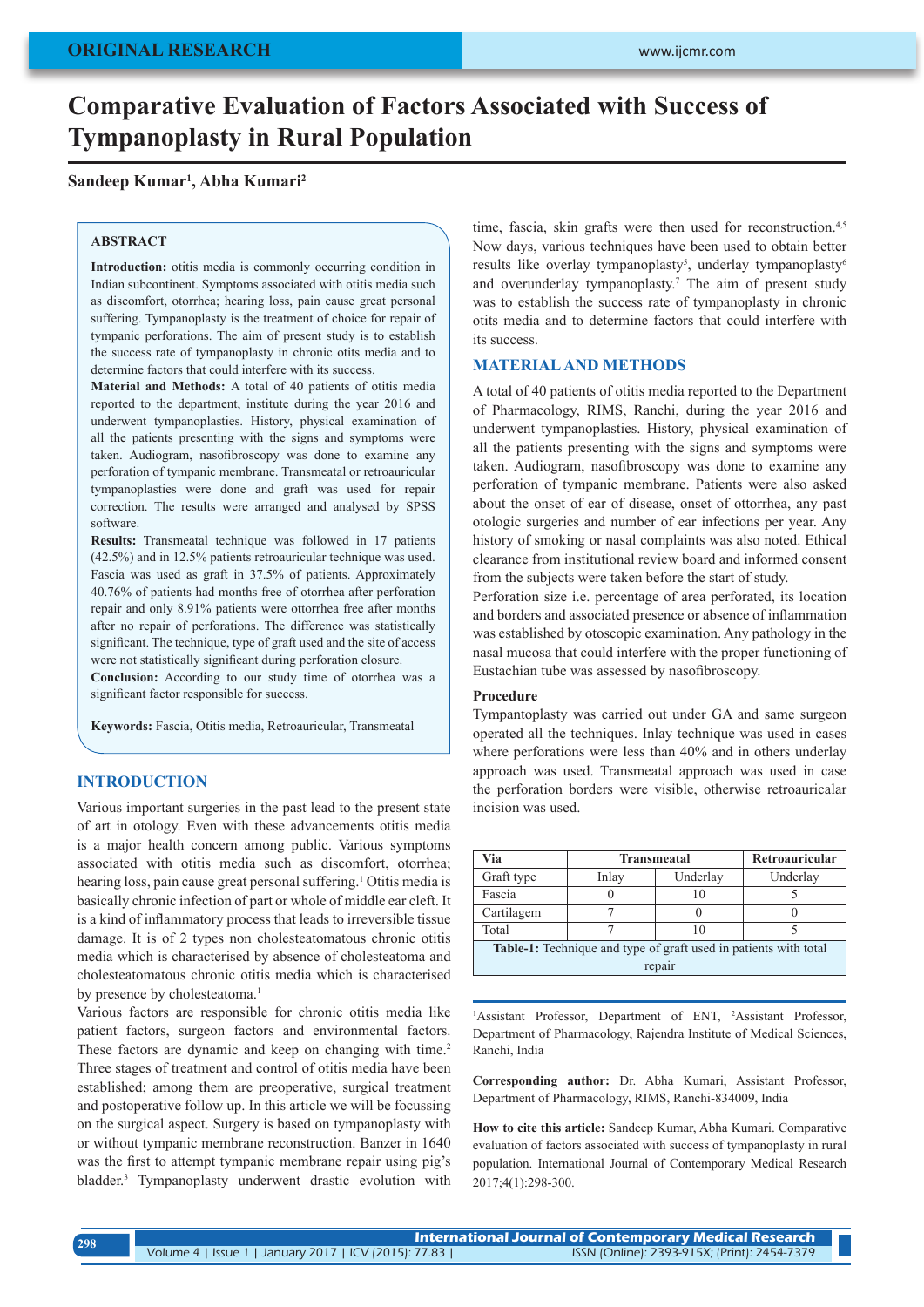|                                                                                 | Age   | Time w/o  | Disease time | Infections/ | $\frac{0}{0}$ | GAP          | <b>GAP</b>    |  |  |
|---------------------------------------------------------------------------------|-------|-----------|--------------|-------------|---------------|--------------|---------------|--|--|
|                                                                                 |       | ottorrhea | in year      | vear        | perforations  | preoperative | postoperative |  |  |
| <b>PR</b>                                                                       | 27.22 | 40.76     | 13.65        | 4.32        | 36.40         | 25.21        | 24.75         |  |  |
| <b>NPR</b>                                                                      | 26.41 | 8.91      | 12.21        | 5.86        | 44.34         | 20.06        | 3.11          |  |  |
| P value                                                                         | >0.05 | < 0.05    | >0.05        | >0.05       | >0.05         | >0.05        | < 0.05        |  |  |
| <b>Table-2:</b> Factors that may influence tympanic membrane perforation repair |       |           |              |             |               |              |               |  |  |

#### **Transmeatal technique**

Lignocaine with adrenaline (1:40,000) was infiltrated in the posterior was of external auditory meatus. Perforation borders were scraped and tympanosclerotic plates were removed. A longitudinal incision was given at 6 and 12 O clock position in meatus followed by transverse incision joining both at 5-7 cm away from tympanic membrane. Tympanic meatal flap was detached. Gelfoam was filled in the tympanic cavity up to the perforation height. After that graft was placed such that its borders were inside the perforation. External auditory meatus was filled with gauze soaked in antibiotic cream and external dressing was applied.

## **Retroauricular technique**

Lignocaine with adrenaline (1:40,000) was infiltrated in the retroauricular region. Incision was given upto the subcutaneous tissue in the retroauricular groove followed by detachment of the flap. Incison was then given at the osteocartilagenous junction of external auditory meatus skin. After that the procedure is same as transmeatal. The incision was closed layer by layer and an external dressing was applied. Intravenous antibiotics and analgesics were given for 3 days followed by 5 days of oral medications. Post operative follow up was done at 7, 14, 21, 35, 70 and 120 days. If there was any recurrence of the perforation then the procedure was repeated.

## **STATISTICAL ANALYSIS**

The results were arranged in a tabulated form and analysed by SPSS software. Chi square test, t test and Mann Whitney tests were used for analysis.

## **RESULTS**

Out of total of 40 patients, 60% were females and 30% were males. The mean age was 26+/- 9 years. Majority of perforations were seen on right side (63%) and 47% were seen on left side. 76.2% perforations were located in the anteroinferior quadrant and the average size of perforation was 37.8%. 58% patients presented with more than 5 ear infections per year. 8 patients (20%) had family history of hearing loss and 40% had episodes of ottorrhea in family.

Table 1 depicts the technique and graft used in patients. Transmeatal technique was followed in 17 patients (42.5%) and in 12.5% patients retroauricular technique was used. Fascia was used as graft in 37.5% of patients.

Table 2 depicts the factors that could influence tympanic membrane perforation repair. Approximately 40.76% of patients had months free of otorrhea after perforation repair and only 8.91% patients were ottorrhea free after months after no repair of perforations. The difference was statistically significant. The technique, type of graft used and the site of access were not statistically significant during perforation closure. The difference between bone conduction and air conduction in tonal audiometry was statistically significant between the perforation repair and non perforation repair group in the poet operative period.

# **DISCUSSION**

Otitis media is a commonly occurring disease in Indian nation. Majority of people suffer from its consequences. According to Hippocrates '' acute pain of ear with strong fever was the most dreaded." Early surgery was considered as the only life saving option.8 Tympanoplasty is a frequently performed procedure for the correction of tympanic perforation. The history of tympanic membrane perforation dates back to 1640 when Benzer tried to repair with pig's bladder.<sup>3</sup> Success rates of tympanoplasty varies from 75- 98% in literature.<sup>9</sup>

Many factors are found to influence the success of tympanoplasty like age, surgical skills, presence of associated comorbities and ET dysfunction.<sup>10</sup> According to Bhat e ranit<sup>9</sup> factors that influence success of perforations are age, perforation location and size, ET condition, type of graft and status of middle ear mucosa. But according to a study by Enmett  $J\mathbb{R}^{11}$  on evaluating the role of age in the success of tympanoplasties, he concluded that age does not alter tympanoplasty results. A good pre and post operative examination, patient's general and metabolic condition affects its success.

Condition of Eustachian tube was considered an important factor in some studies like those conducted by Dubin et al.<sup>12</sup> In our study; technique and type of graft used did not play any role in predicting the success of tympanoplasty. In a study by Doyl et al<sup>13</sup> in 1972, underlay technique gave better healing and fewer complications. It is quick and easy to perform and is an ideal technique for small and easily visible perforations. It had certain disadvantages like the middle ear space was reduced and chances of adhesions increased in the presence of gel foam. These disadvantages are overcome with the use of overlay technique. The success rate in our study was 82% which was comparable to various other studies conducted in the past.

## **CONCLUSION**

Various factors are implicated for the success of tympanoplasties. According to our study time of otorrhea was a significant factor responsible for success.

## **REFERENCES**

- 1. Costa SS, Sousa LCA. Otite média crônica nãocolesteatomatosa. In: Campos CAH, Costa HOO. Tratado de Otorrinolaringologia. São Paulo: Roca; 2002. p. 72-92.
- 2. Saurav Sarkar. A Review on the History of Tympanoplasty. Indian J Otolaryngol Head Neck Surg. 2013;65:S455– S460.
- 3. Banzer M (1651) Disputatio de Auditione Laesa. Johannis Rohrerei, Wittenbergae
- 4. Wilde W (1853) Aural surgery. Dublin
- 5. Schwartze HH, Eysel GG. Ueber die Kunstliche Eroffnungdes Warzenfortsatzes. Arch Ohrenh. 1873;7:157.
- 6. Shea JJ Jr (1960) Vein graft closure of eardrum perforations.